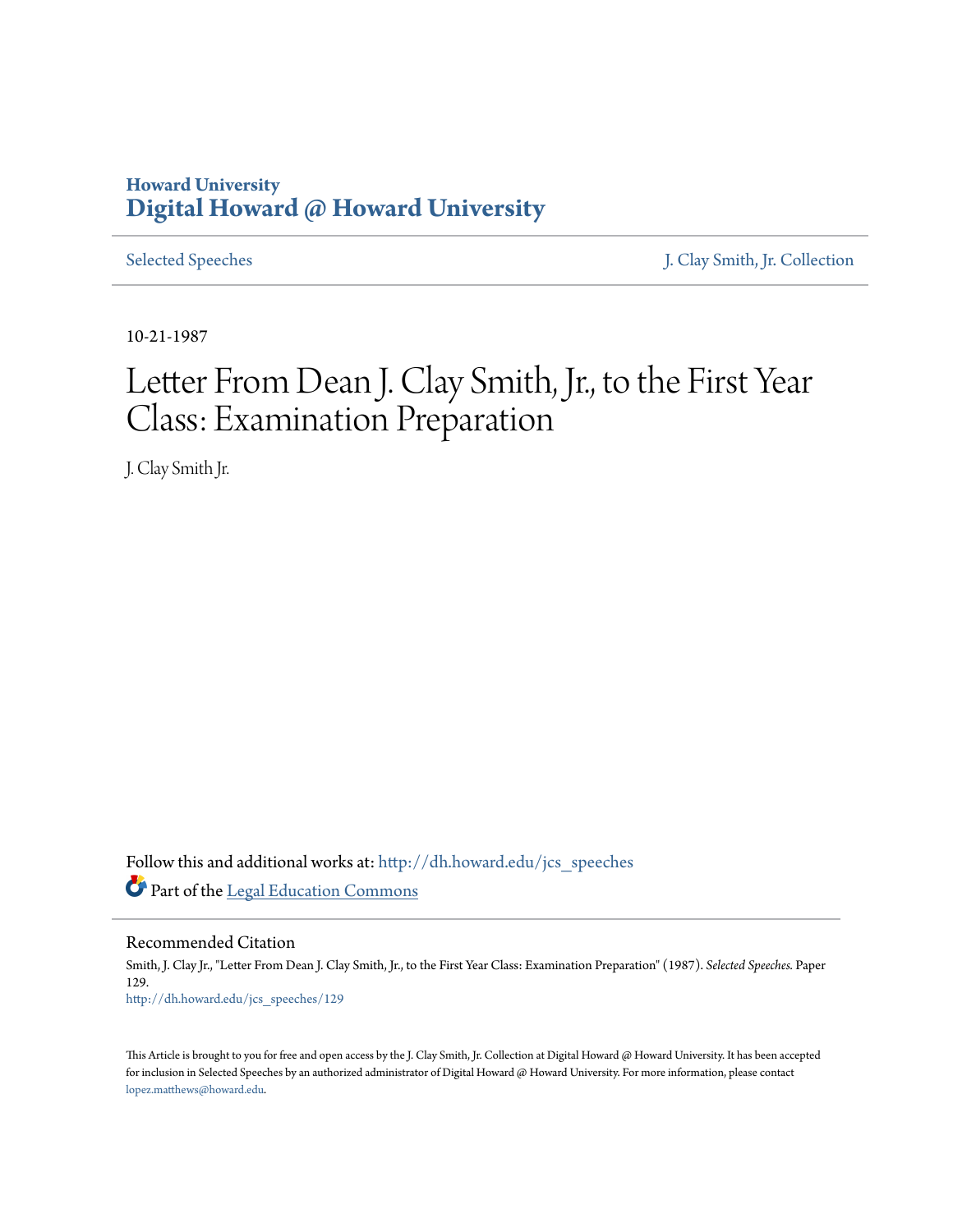

## HOWARD UNIVERSITY 2503 Van Noss Street, N.W. Washington. D.C. 20008

## OFFICE OF THE DEAN SCHOOL OF LAW

3.

October 21, 1987

Letter FTom Dean J. Clay Smith, Jr., to the First Year Class: Examination Preparation

The other day some students came to talk with me about test-taking. The students asked basic but excellent questions about how to answer a question on an examination. 1 asked similar questions about this time of year when 1 was a student.

My answer to those students was this:

- 1. Every case that you read is an examination.
- 2. Every case briefed will assist you during the final examination.
- 3. Every case discussed in class by your instructors, or assigned to you to read, is an examination.
- 4. Every time you review your notes as it relates to a concept drawn from a case is an examination.
- 5. Every time you review your outline, this act provides you with an organizational base to study, to write, or otherwise answer an examination question.

Having said all of that, I would like to add that many of your instructors will gladly hand out old examinations for you to review or to work out on your own. In addition, some instructors regularly file their examinations in the library. I urge you to work out old examinations because when you do, you realize how much more studying is required prior to the real ones. You will also get a feel for the difference in measuring your time in multi-state type questions, as compared to essay.

A study group or you and your study buddy should set aside time to talk about the issues that you spotted or that you missed in the old examinations. You may even wish to consult second and third-year students for their advice on test-taking and ask them for their old examinations.

The key to. success in test-taking is test-preparation. By this time you should be feeling anxious about what you are comprehending in your classes. However, don't let any of this affect you to the extent that

(over)